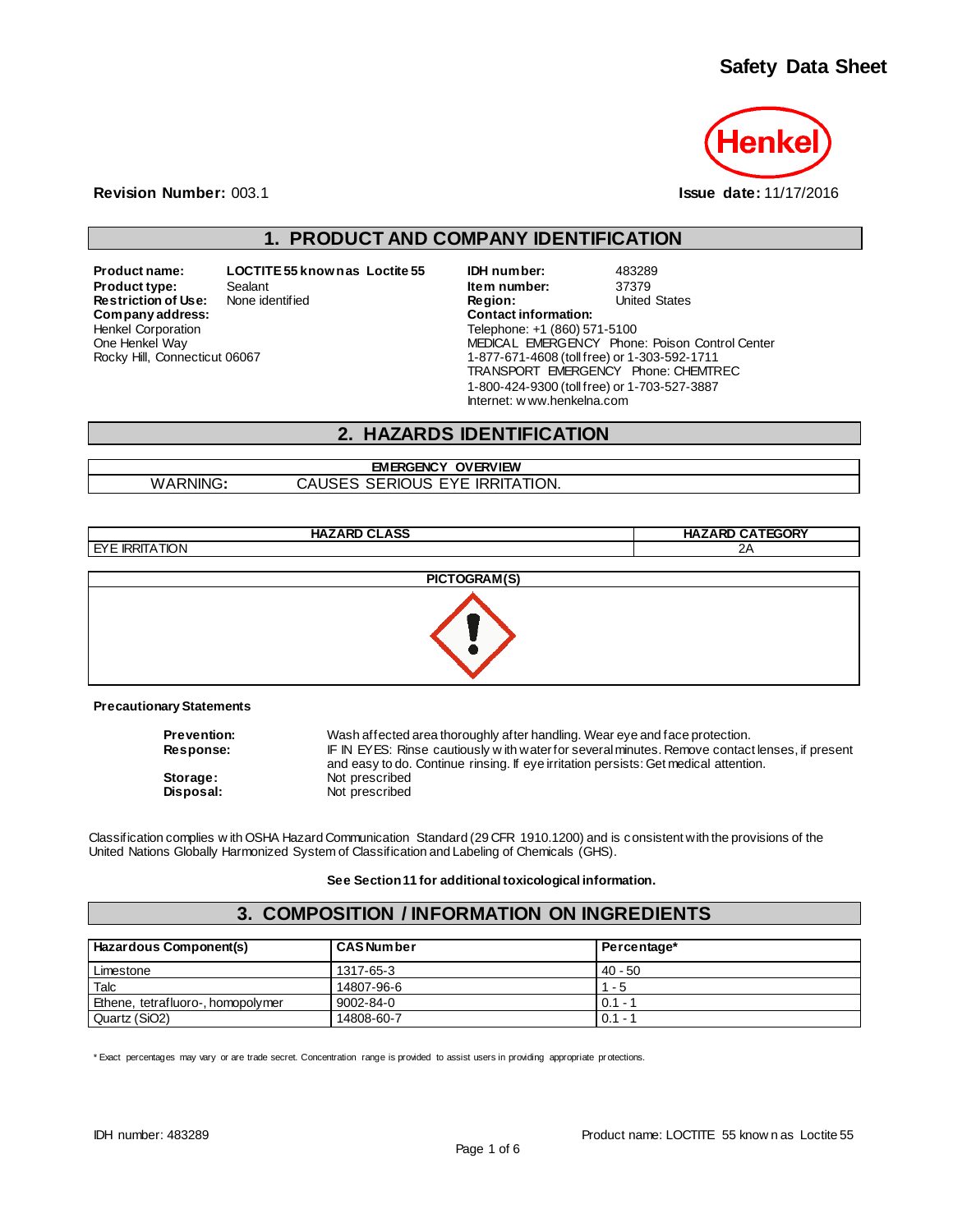| <b>4. FIRST AID MEASURES</b>       |                                                                                                                                                                               |  |
|------------------------------------|-------------------------------------------------------------------------------------------------------------------------------------------------------------------------------|--|
| Inhalation:                        | Move to fresh air. If not breathing, give artificial respiration. If breathing is<br>difficult, give oxygen. Get medical attention.                                           |  |
| Skin contact:                      | Immediately flush skin w ith plenty of w ater (using soap, if available). Remove<br>contaminated clothing and footwear. Wash clothing before reuse. Get medical<br>attention. |  |
| Eye contact:                       | Rinse immediately with plenty of w ater, also under the eyelids, for at least 15<br>minutes. Get medical attention.                                                           |  |
| Ingestion:                         | DO NOT induce vomiting unless directed to do so by medical personnel.<br>Never give anything by mouth to an unconscious person. Get medical<br>attention.                     |  |
| Symptoms:                          | See Section 11.                                                                                                                                                               |  |
|                                    | <b>5. FIRE FIGHTING MEASURES</b>                                                                                                                                              |  |
| Extinguishing media:               | Water spray (fog), foam, dry chemical or carbon dioxide.                                                                                                                      |  |
| Special firefighting procedures:   | Wear self-contained breathing apparatus and full protective clothing, such as<br>turn-out gear. In case of fire, keep containers cool with water spray.                       |  |
| Unusual fire or explosion hazards: | Uncontrolled polymerization may occur at high temperatures resulting in<br>explosions or rupture of storage containers.                                                       |  |
| Hazardous combustion products:     | Oxides of carbon. Oxides of silicon. Carbonyl fluoride. Hydrogen fluoride.<br>Formaldehyde. Irritating organic vapours.                                                       |  |

### **6. ACCIDENTAL RELEASE MEASURES**

**Use personal protection recommended in Section 8, isolate the hazard area and deny entry to unnecessary and unprotected personnel.**

| Environmental precautions: | Do not allow product to enter sew er or waterways.                                                                                                                                                                                                                                                                                                                                                                                                                              |
|----------------------------|---------------------------------------------------------------------------------------------------------------------------------------------------------------------------------------------------------------------------------------------------------------------------------------------------------------------------------------------------------------------------------------------------------------------------------------------------------------------------------|
| Clean-up methods:          | Remove all sources of ignition. Evacuate and ventilate spill area; dike spill to<br>prevent entry into w ater system; w ear full protective equipment during clean-<br>up. Soak up with inert absorbent material (e.g. sand, silica gel, acid binder,<br>universal binder, saw dust). Scrape up as much material as possible. Store in a<br>partly filled, closed container until disposal. Refer to Section 8 "Exposure"<br>Controls / Personal Protection" prior to clean up. |

### **7. HANDLING AND STORAGE**

| Handling: | Use only w ith adequate ventilation. Prevent contact w ith eyes, skin and<br>clothing. Do not breathe vapor and mist. Wash thoroughly after handling.<br>Keep container closed. Refer to Section 8.   |
|-----------|-------------------------------------------------------------------------------------------------------------------------------------------------------------------------------------------------------|
| Storage:  | For safe storage, store between 5 °C (41 °F) and 30 °C (86 °F)<br>Keep in a cool, w ell ventilated area aw ay from heat, sparks and open flame.<br>Keep container tightly closed until ready for use. |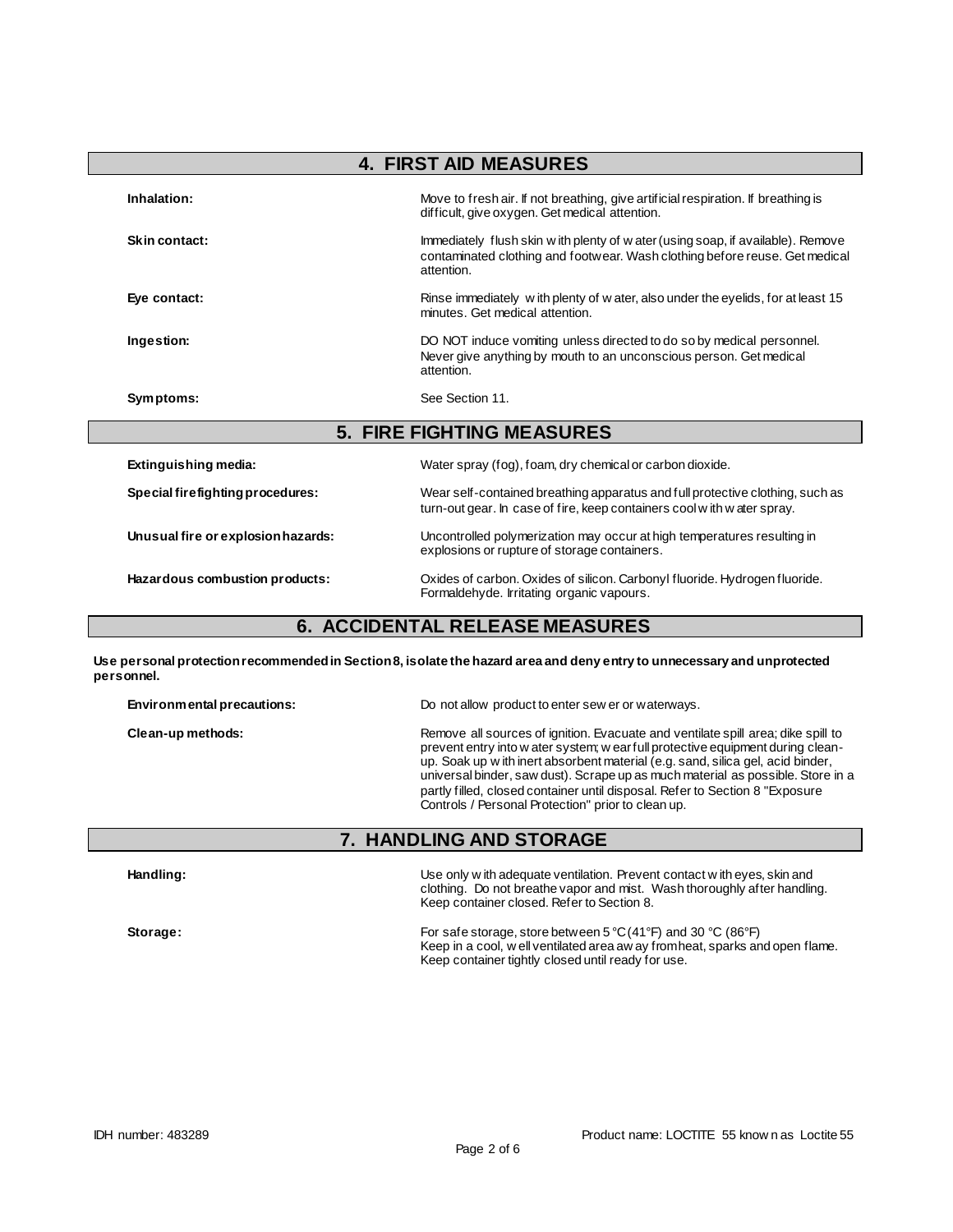# **8. EXPOSURE CONTROLS / PERSONAL PROTECTION**

**Employers should complete an assessment of all workplaces to determine the need for, and selection of, proper exposure controls and protective equipment for each task performed.**

| Hazardous Component(s)            | <b>ACGIHTLV</b>                              | <b>OSHA PEL</b>                                                                                                   | <b>AIHA WEEL</b> | <b>OTHER</b>                                                       |
|-----------------------------------|----------------------------------------------|-------------------------------------------------------------------------------------------------------------------|------------------|--------------------------------------------------------------------|
| Limestone                         | 10 mg/m3 TWA Total<br>dust.                  | 5 mg/m3 PEL<br>Respirable fraction.<br>15 mg/m3 PEL Total<br>dust.                                                | <b>None</b>      | None                                                               |
| Talc                              | 2 mg/m3 TWA<br>Respirable fraction.          | 20 MPPCF TWA<br>2.4 MPPCF TWA<br>Respirable.<br>$0.1$ mg/m $3$ TWA<br>Respirable.<br>0.3 mg/m3 TWA Total<br>dust. | <b>None</b>      | 50 ppm                                                             |
| Ethene, tetrafluoro-, homopolymer | None                                         | None                                                                                                              | None             | 10 mg/m3 TWA Total<br>dust.<br>5 mg/m3 TWA<br>Respirable fraction. |
| Quartz (SiO2)                     | $0.025$ mg/m $3$ TWA<br>Respirable fraction. | 2.4 MPPCF TWA<br>Respirable.<br>$0.1$ mg/m $3$ TWA<br>Respirable.<br>0.05 mg/m3 PEL                               | <b>None</b>      | None                                                               |

**Engineering controls:** Provide adequate local exhaust ventilation to maintain w orker exposure below exposure limits.

**Respiratory protection:** Use NIOSH approved respirator if there is potential to exceed exposure limit(s).

Eye/face protection: **Safety goggles or safety glasses with side shields**. Full face protection should be used if the potential for splashing or spraying of product exists. Safety show ers and eye wash stations should be available.

**Skin protection:** Use chemical resistant, impermeable clothing including gloves and either an under the state of the state of the state of the state of the state of the state of the state of the state of the state of the apron or body suit to prevent skin contact. The use of polyvinyl chloride gloves is recommended. Nitrile gloves. Neoprene gloves.

#### **9. PHYSICAL AND CHEMICAL PROPERTIES**

**Physical state:** Physical state: Paste<br> **Color:** Paste Color: Physical state of Paste Color: Physical state of Paste Color: Physical state of Paste Color **Color:** Opaque, Off w hite **Odor:** Slight, Acrylic **Odor threshold:** Not available.<br> **pH:** Not available. **pH:**  $\blacksquare$  Not available.<br> **Vapor pressure:**  $\blacksquare$   $\blacksquare$   $\blacksquare$   $\blacksquare$   $\blacksquare$   $\blacksquare$   $\blacksquare$   $\blacksquare$   $\blacksquare$   $\blacksquare$   $\blacksquare$   $\blacksquare$   $\blacksquare$   $\blacksquare$   $\blacksquare$   $\blacksquare$   $\blacksquare$   $\blacksquare$   $\blacksquare$   $\blacksquare$   $\blacksquare$   $\blacksquare$   $\blacksquare$   $\blacksquare$   $\blacksquare$  **Vapor pressure:** < 0 mm hg (20 °C (68°F)) **Boiling point/range:** 150 °C (302 °F) **Melting point/ range:** Not available. **Specific gravity:** 1.25 **Vapor density:**  $<$  1 (Air = 1) **Flash point: Flash point: Flash point:**  $> 93^{\circ}$ C (> 199.4 °F) Closed cup<br> **Flam mable/Explosive limits - lower:** Not available. **Flammable/Explosive limits - lower:** Not available.<br> **Flammable/Explosive limits - upper:** Not available. **Flammable/Explosive limits - upper:** Not available.<br> **Autoignition temperature:** Not available. **Autoignition temperature: Flam mability:** Not applicable **Evaporation rate:**<br> **Solubility in water:** Not available.<br> **Solubility in water:** Not available by the Partially soluble **Solubility in water: Partially solub**<br> **Partition coefficient (n-octanol/water):** Not available. Partition coefficient (n-octanol/water): **VOC content:** 1 %; 12.75 g/l<br> **Viscosity:** 1 Not available. Not available.<br>Not available. **Decomposition temperature:**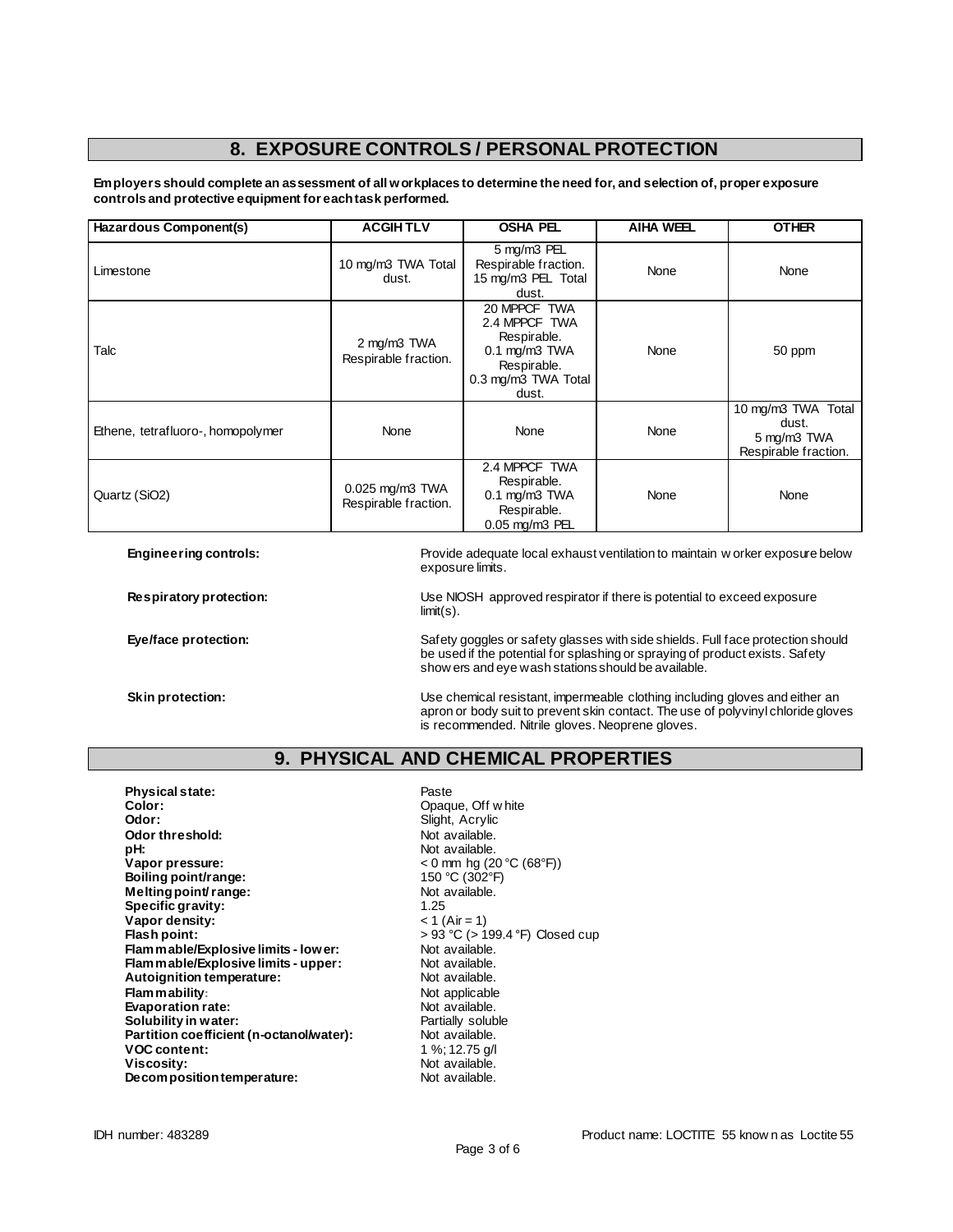# **10. STABILITY AND REACTIVITY**

| Stability:                           | Stable under normal conditions of storage and use.                                                                     |
|--------------------------------------|------------------------------------------------------------------------------------------------------------------------|
| Hazardous reactions:                 | None under normal processing.                                                                                          |
| Hazardous decomposition<br>products: | Oxides of carbon. Irritating organic vapours.                                                                          |
| Incompatible materials:              | Oxidizing agents. Fluorine. Ammonium salts. Heat, sunlight, UV light, contamination or an<br>oxygen free atmosphere.   |
| Reactivity:                          | Not available.                                                                                                         |
| Conditions to avoid:                 | Elevated temperatures. Heat, flames, sparks and other sources of ignition. Store aw ay from<br>incompatible materials. |

### **11. TOXICOLOGICAL INFORMATION**

**Relevant routes of exposure:** Skin, Inhalation, Eyes, Ingestion

#### **Potential Health Effects/Symptoms**

| Inhalation:          | Inhalation of vapors or mists of the product may be irritating to the respiratory system. When<br>heated to temperatures exceeding 300° F (150° C) in the presence of air, silicones may form<br>formaldehyde vapors. Formaldehyde is a potential cancer hazard and a know n skin and |
|----------------------|---------------------------------------------------------------------------------------------------------------------------------------------------------------------------------------------------------------------------------------------------------------------------------------|
|                      | respiratory sensitizer. Vapors irritate the eyes, nose and throat. Safe handling conditions may<br>be maintained by keeping formaldehyde vapor concentrations below the OSHA permissible<br>limit.                                                                                    |
| <b>Skin contact:</b> | May cause skin irritation.                                                                                                                                                                                                                                                            |
| Eye contact:         | Causes serious eye irritation.                                                                                                                                                                                                                                                        |
| Ingestion:           | May cause gastrointestinal tract irritation if swallowed.                                                                                                                                                                                                                             |

| Hazardous Component(s)            | LD50s and LC50s | Immediate and Delayed Health Effects                     |
|-----------------------------------|-----------------|----------------------------------------------------------|
| Limestone                         | None            | Nuisance dust                                            |
| Talc                              | None            | Irritant, Lung, Some evidence of<br>carcinogenicity      |
| Ethene, tetrafluoro-, homopolymer | None            | No Target Organs                                         |
| Quartz (SiO2)                     | None            | Immune system, Lung, Some evidence of<br>carcinogenicity |

| Hazardous Component(s)            | <b>NTP Carcinogen</b>            | <b>IARC Carcinogen</b> | <b>OSHA Carcinogen</b><br>(Specifically Regulated) |
|-----------------------------------|----------------------------------|------------------------|----------------------------------------------------|
| Limestone                         | No                               | No                     | No                                                 |
| Talc                              | No                               | Group 2B               | No                                                 |
| Ethene, tetrafluoro-, homopolymer | No                               | No                     | No                                                 |
| Quartz (SiO2)                     | Known To Be Human<br>Carcinogen. | Group 1                | No                                                 |

# **12. ECOLOGICAL INFORMATION**

**Ecological information:** Not available.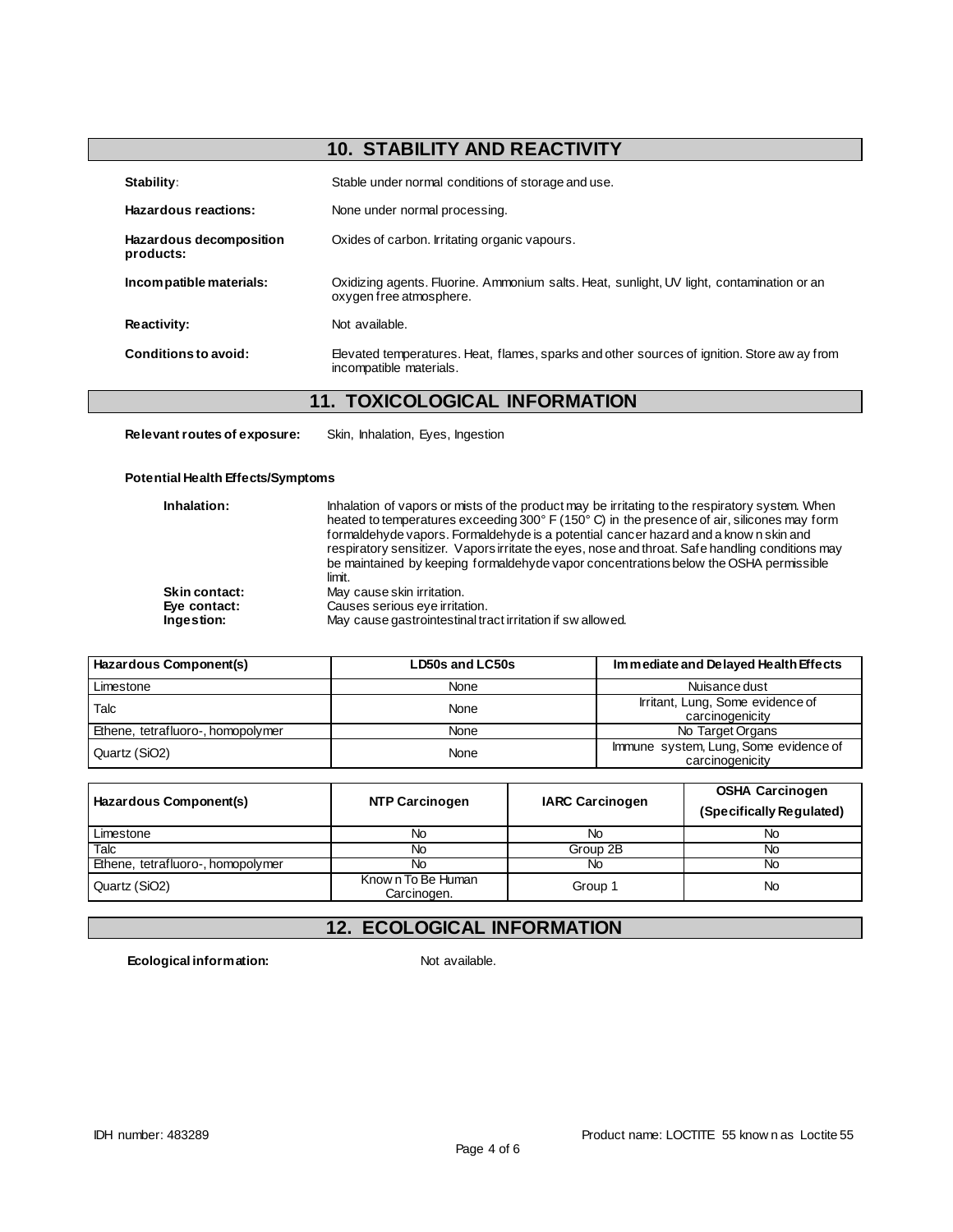# **13. DISPOSAL CONSIDERATIONS**

**Information provided is for unused product only.**

Hazardous waste number: Not a RCRA hazardous waste.

**Recommended method of disposal:** Follow all local, state, federal and provincial regulations for disposal.

### **14. TRANSPORT INFORMATION**

**The transport information provided in this section only applies to the material/formulation itself, and is not specific to any package/configuration.**

| U.S. Department of Transportation Ground (49 CFR) |               |
|---------------------------------------------------|---------------|
| Proper shipping name:                             | Not regulated |
| Hazard class or division:                         | None          |
| Identification number:                            | None          |
| Packing group:                                    | None          |
| International Air Transportation (ICAO/IATA)      |               |
| Proper shipping name:                             | Not regulated |
| Hazard class or division:                         | None          |
| Identification number:                            | None          |
| Packing group:                                    | None          |
| <b>Water Transportation (IMO/IMDG)</b>            |               |
| Proper shipping name:                             | Not regulated |
| Hazard class or division:                         | None          |
| Identification number:                            | None          |
| Packing group:                                    | None          |
|                                                   |               |

**15. REGULATORY INFORMATION**

**United States Regulatory Information**

| <b>TSCA 8 (b) Inventory Status:</b>                                                                           | All components are listed or are exempt from listing on the Toxic Substances Control Act<br>Inventory.   |
|---------------------------------------------------------------------------------------------------------------|----------------------------------------------------------------------------------------------------------|
| <b>TSCA 12 (b) Export Notification:</b>                                                                       | None above reporting de minimis                                                                          |
| <b>CERCLA/SARA Section 302 EHS:</b><br><b>CERCLA/SARA Section 311/312:</b><br><b>CERCLA/SARA Section 313:</b> | None above reporting de minimis.<br>Immediate Health, Delayed Health<br>None above reporting de minimis. |
| California Proposition 65:                                                                                    | This product contains a chemical know n in the State of California to cause cancer.                      |
| Canada Regulatory Information                                                                                 |                                                                                                          |
| <b>CEPA DSL/NDSL Status:</b>                                                                                  | All components are listed on or are exempt from listing on the Canadian Domestic                         |

#### **16. OTHER INFORMATION**

Substances List.

**This safety data sheet contains changes from the previous version in sections:** Review ed SDS. Reissued w ith new date.

| Prepared by: | Sheila Gines, Regulatory Affairs Specialist |
|--------------|---------------------------------------------|
|--------------|---------------------------------------------|

**Issue date:** 11/17/2016